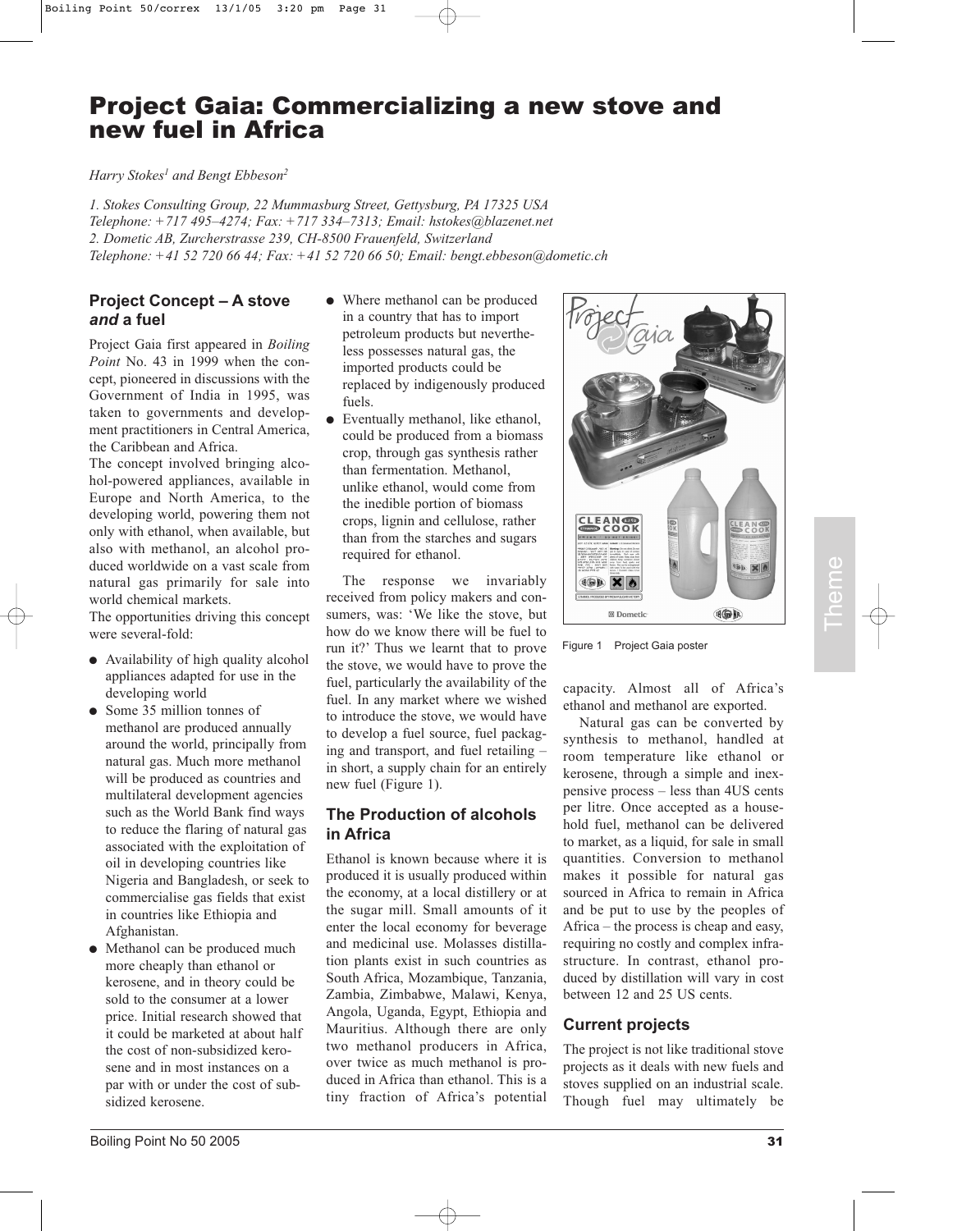derived from biomass, it is an improved liquid fuel, virtually unknown for household energy use in Africa. Can it address the problem of scarcity and poor quality household fuels on a scale equal to the size of the problem? Is this achievable? How to get it started?

#### *Key questions for commercialisation*

Dometic is an appliance manufacturer that has recently started looking at markets in the developing world and is currently developing partnerships with those with capacity to supply fuels. Studies are under way in Ethiopia, Nigeria and South Africa

A key output for the Shell Foundation (which is supporting a pilot project in Ethiopia) is a business plan that will create the blue print for the commercialization of the Origo alcohol stove (the 'CleanCook' stove) and its fuel in Ethiopia. A key purpose of the pilot study is to map opportunities and problems, and advance as far as possible prior to crafting business agreements and commitment of investment capital. Fundamental questions seek to determine: 'Are these suitable stoves/ suitable fuels for the environment in which they are to be placed?'

## **Case study: The project in Ethiopia**

In 2003, Dometic was granted Shell Foundation funding for matching funds for a pilot study with 1000 stoves. Dometic teamed with the ethanol producer, Finchaa Sugar Factory, and a local metal goods manufacturer, Iacona Engineering, which has an interest in making alcohol stoves.

At the time of writing, the Ethiopian pilot study has been running for 10 months – some important lessons have been learned and milestones achieved. Four hundred stoves are to be installed in homes in Addis Ababa and 400 additional stoves are ready for placement in institutional settings (offices, hospitals, clinics, shelters, refugee camps).

Field staff were recruited from Addis Ababa University, with quality control staff members who are Masters graduates to lead the field team (Figure 2) . The team has been trained in the use of the stoves and the fuel, mainly by the quality control staff, particularly in safe handling and operation. Key partners have been involved in the implementation: district administrators from the Addis Ababa city government; representatives from the City's environmental works office; a stove commercialization expert from the Ethiopian Rural Energy Development and Promotion Center; a technical agency of the government; a former the head of Ethiopia's Science and Technology Commission; a plant manager of Finchaa Sugar Company; the general manager of Shell Ethiopia.

Selection of 500 homes in which to place study stoves was accomplished in close collaboration with the city administrators to provide a representative sample of lower and middle income homes. Selecting from the whole city population has promoted the stove widely and encourage more people to buy the stove once it becomes commercially available.

Baseline studies of each home involved an extensive survey ques-

tionnaire with the family and also by personal observation in the family home – this delicate process requires respect for the family and its privacy. Next steps include introduction of the stoves with the fuel to the households. This will be an exciting moment in the project, the central focus of this project – that it is not simply a stove project, but a stove *and* fuel project.

Stoves will be monitored and safety training given. After four weeks of free fuel delivered to the home at a rate of seven litres per week, the fuel will be sold to the study participants at cost price. Later, a selling price for the fuel will be charged, allowing project staff to observe how much fuel is consumed when purchased rather than given.

The field staff will conduct consumer research which will answer our questions about the readiness of the stove, the fuel and the fuel distribution system, and provide data on marketability of the stove and fuel.

Though several ministries within the federal government have been helpful and supportive, the government itself appears hindered by conflicting regulation and policy that inhibit investment in Ethiopia. However, relationships have been forged with district government officers, with the UN High Commission for Refugees to place stoves in two refugee camps which they manage (Figure 4), with the Ogaden Welfare and Development Association to place stoves in both villages and displaced persons camps, and there are discussions with a charity mission for placing stoves in their 14 orphanages spread throughout Ethiopia.

Figure 2 Field monitoring team with Project Gaia shirts and caps